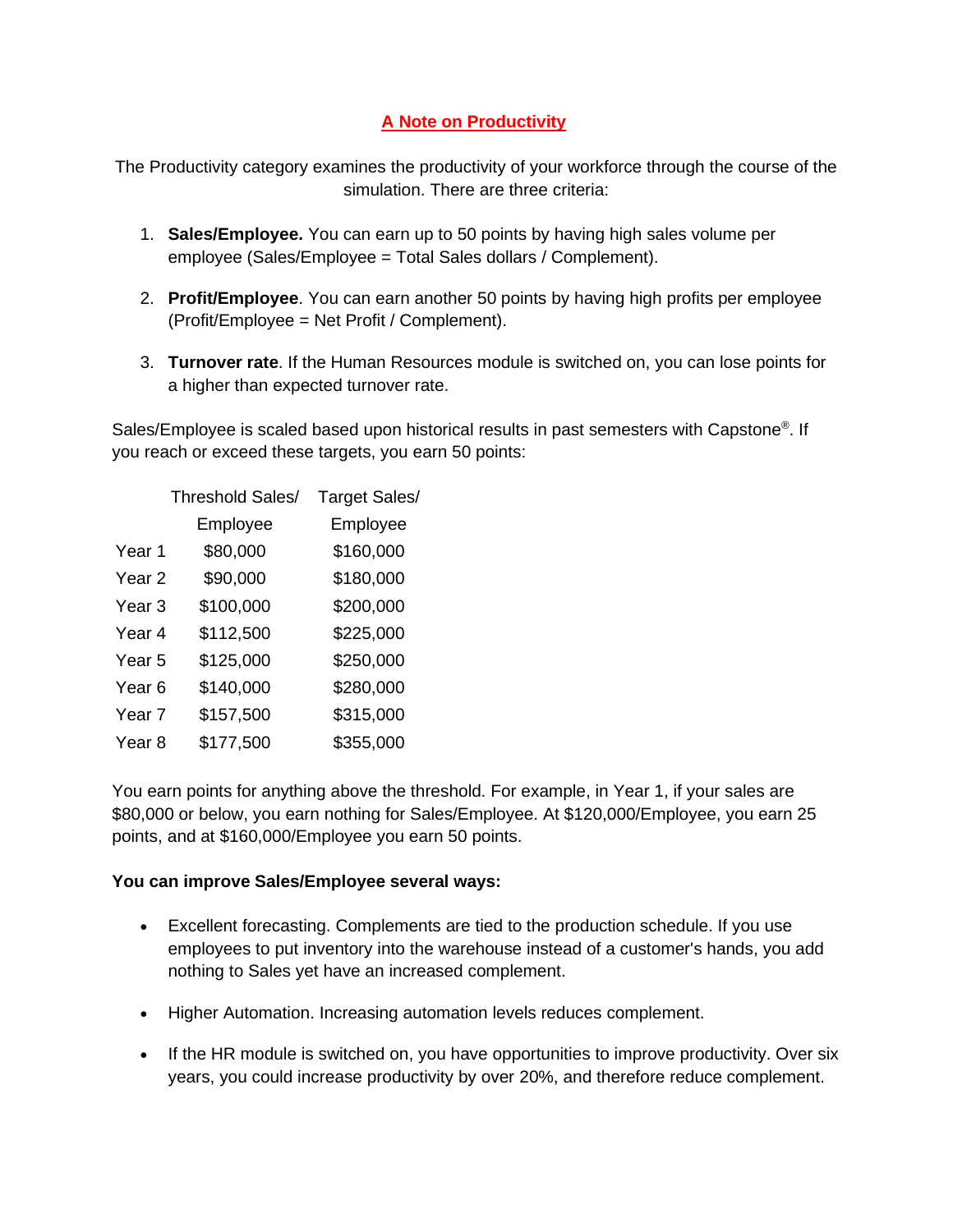Profit/Employee is scaled based upon historical results with Capstone<sup>®</sup>. The threshold is \$0/Employee. If your profits are negative, you earn no points. If you reach or exceed these targets, you earn 50 points:

|                   | <b>Target Profit/</b> |
|-------------------|-----------------------|
|                   | <b>Employee</b>       |
| Year 1            | \$10,000              |
| Year <sub>2</sub> | \$12,000              |
| Year <sub>3</sub> | \$14,500              |
| Year 4            | \$17,500              |
| Year <sub>5</sub> | \$21,500              |
| Year <sub>6</sub> | \$26,000              |
| Year <sub>7</sub> | \$32,000              |
| Year 8            | \$39,000              |

For example, in Year 1, if you have negative profits, you earn no points. At \$5,000/Employee you earn 25 points, and at \$10,000 and above you earn 50 points.

**You can improve Profit/Employee many ways**, since there are many ways to improve profits. From a productivity standpoint, reducing complement will improve Profit/Employee.

However, there is one counter-intuitive relationship you should recognize. To improve Profits/Employee, you would expect to always reduce complement. But consider two Cases (see below).

| <b>ISCC DEIOMI.</b>               |               |                     |
|-----------------------------------|---------------|---------------------|
| <b>REVENUE</b>                    | Case 1 Case 2 |                     |
| <b>Sales</b>                      |               | \$110,050 \$135,300 |
| <b>VARIABLE COSTS</b>             |               |                     |
| <b>Direct Labor</b>               | \$31,215      | \$38,330            |
| Direct Material                   | \$44,637      | \$55,151            |
| <b>Inventory Carry</b>            | \$1,413       | \$1,390             |
| <b>Total Variable Costs</b>       | \$77,264      | \$94,871            |
| <b>Contribution margin</b>        | \$32,786      | \$40,429            |
| <b>PERIOD COSTS</b>               |               |                     |
| Depreciation                      | \$7,587       | \$7,587             |
| SG&A: R&D                         | \$1,958       | \$1,958             |
| Promotion                         | \$4,100       | \$4,100             |
| Sales                             | \$4,070       | \$4,070             |
| <b>Admin</b>                      | \$848         | \$1,186             |
| <b>Total Period Costs</b>         | \$18,562      | \$18,901            |
| <b>Net Margin</b>                 | \$14,223      | \$21,528            |
| Other (Fees, Write Offs, TQM) \$0 |               | \$0                 |
| <b>EBIT</b>                       | \$14,223      | \$21,528            |